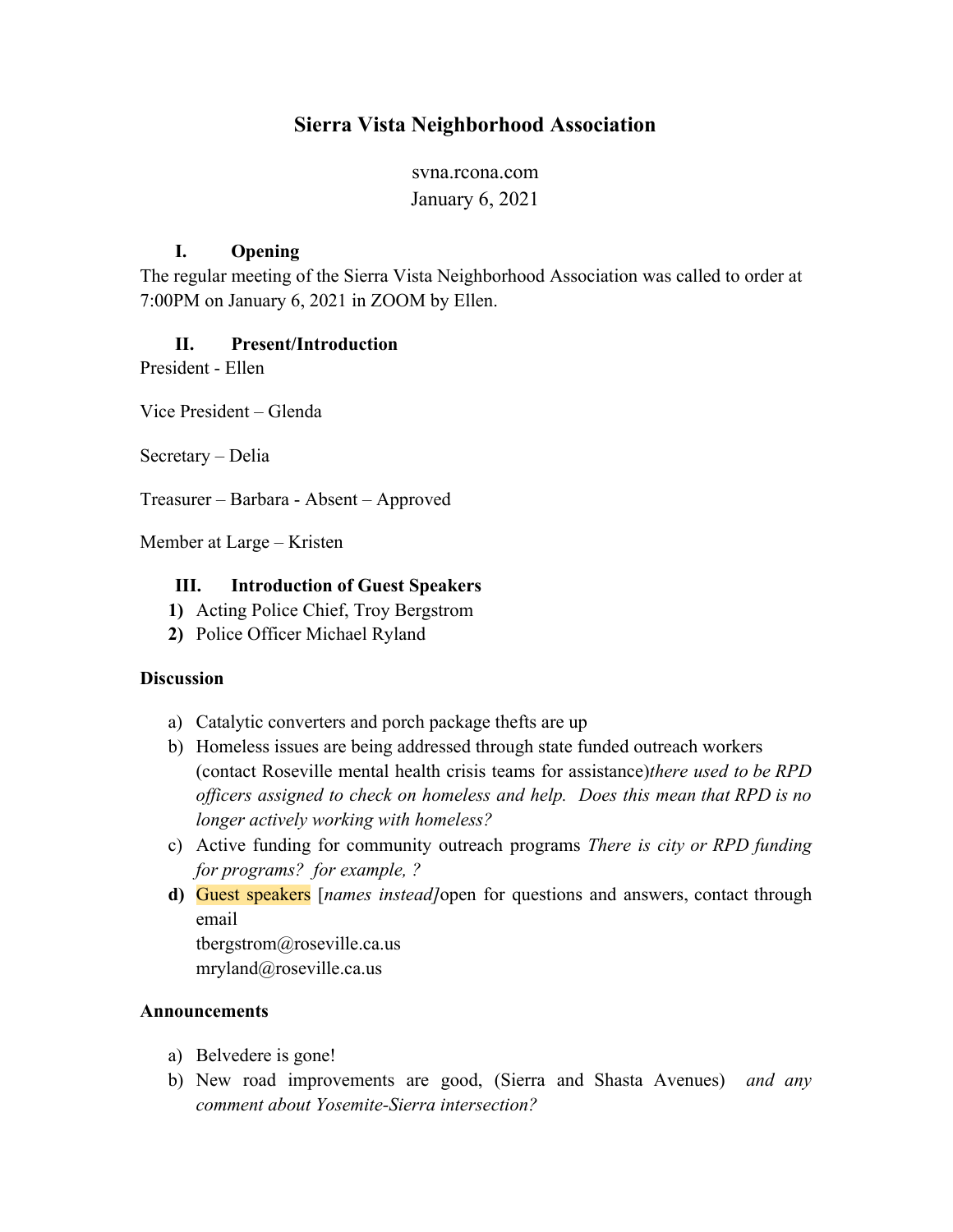c) Acting Police Chief Troy Bergstrom is on the list for a permanent position. To be elected by Roseville Police Administration Jan/Feb

# **IV. Approval of Agenda**

The agenda was unanimously approved as distributed.

# **V. Approval of Minutes**

The minutes of the previous meeting were unanimously approved as distributed.

# **VI. Budget**

Committee *Board* approved to donate \$300.00 to various charities and local schools in \$25.00 increments (gift certificates)

Firework sales from July 2020, \$846.26

Total budget \$1,294.20

### **VII. New Business**

Ongoing discussion on building a sign (Welcome to Sierra Vista Neighborhood)

- **1)** Design, Size, Cost and Location
	- a) Committee members encouraged to bring ideas, plans, look for talent to create sign and cost
	- b) *Who will* Ask city planners regarding available sites for neighborhood welcome sign
	- c) *Who will* Take photo of Fiddyment Farms Welcome sign to compare
- **2)** Swap Plant and Produce Table (located at Sequoia and Sierra), attracting items that are neither plants nor produce
	- d) *Who will* Write a summary on website asking for community to volunteer month to month or (ask block *captain* members) to help with the upkeep of the "Table".
- **3)** Sierra Vista Golf Club has sold 23 acres
	- a) Planners are building 142 units (homes)